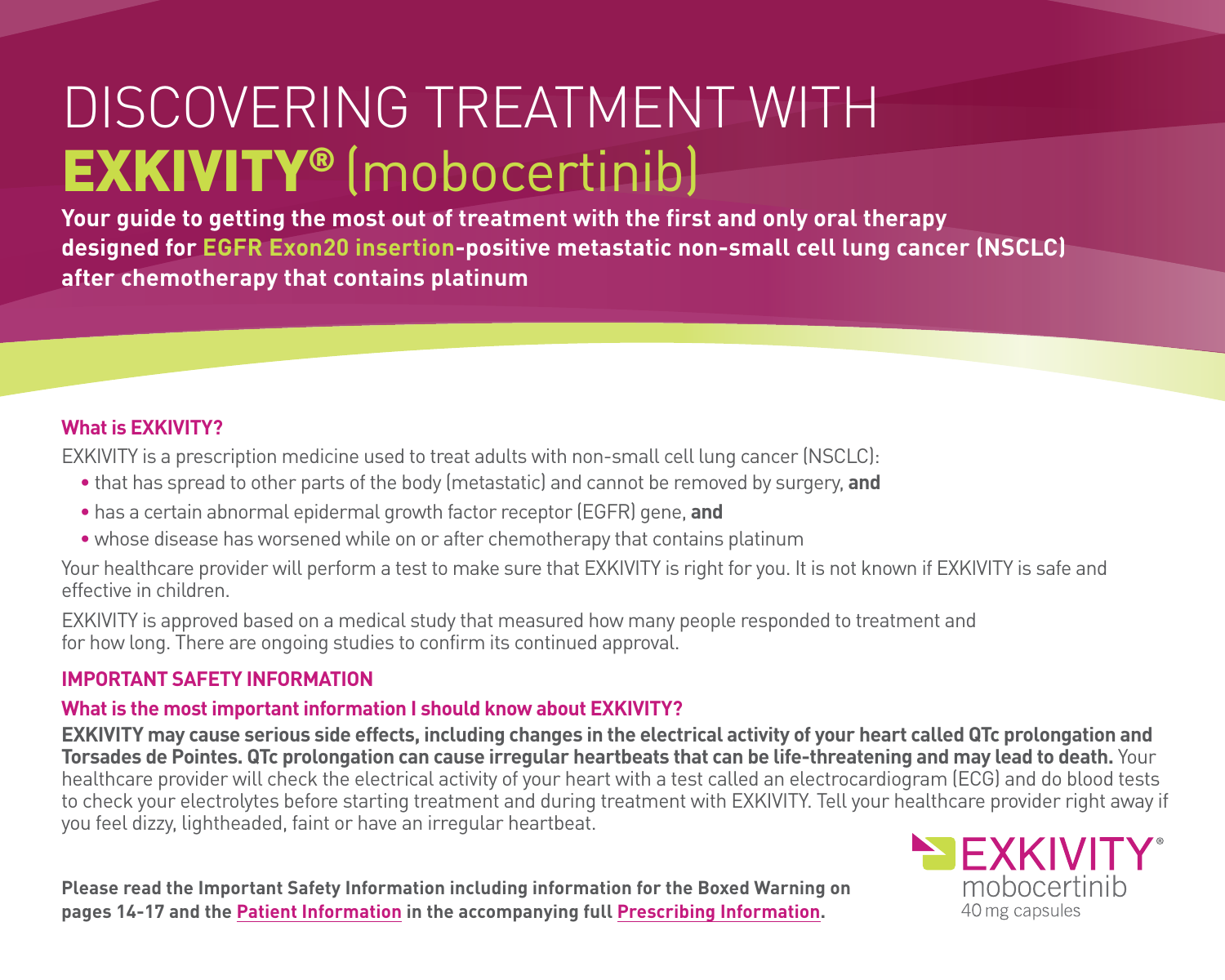# Table of Contents

**Please read the Important Safety Information including information for the Boxed Warning on pages 14-17 and th[e Patient Information i](https://content.takeda.com/?contenttype=patientinfo&product=exkivity&language=eng&country=usa&documentnumber=1)n the accompanying ful[l Prescribing Information.](https://content.takeda.com/?contenttype=pi&product=exkivity&language=eng&country=usa&documentnumber=1)**

**2**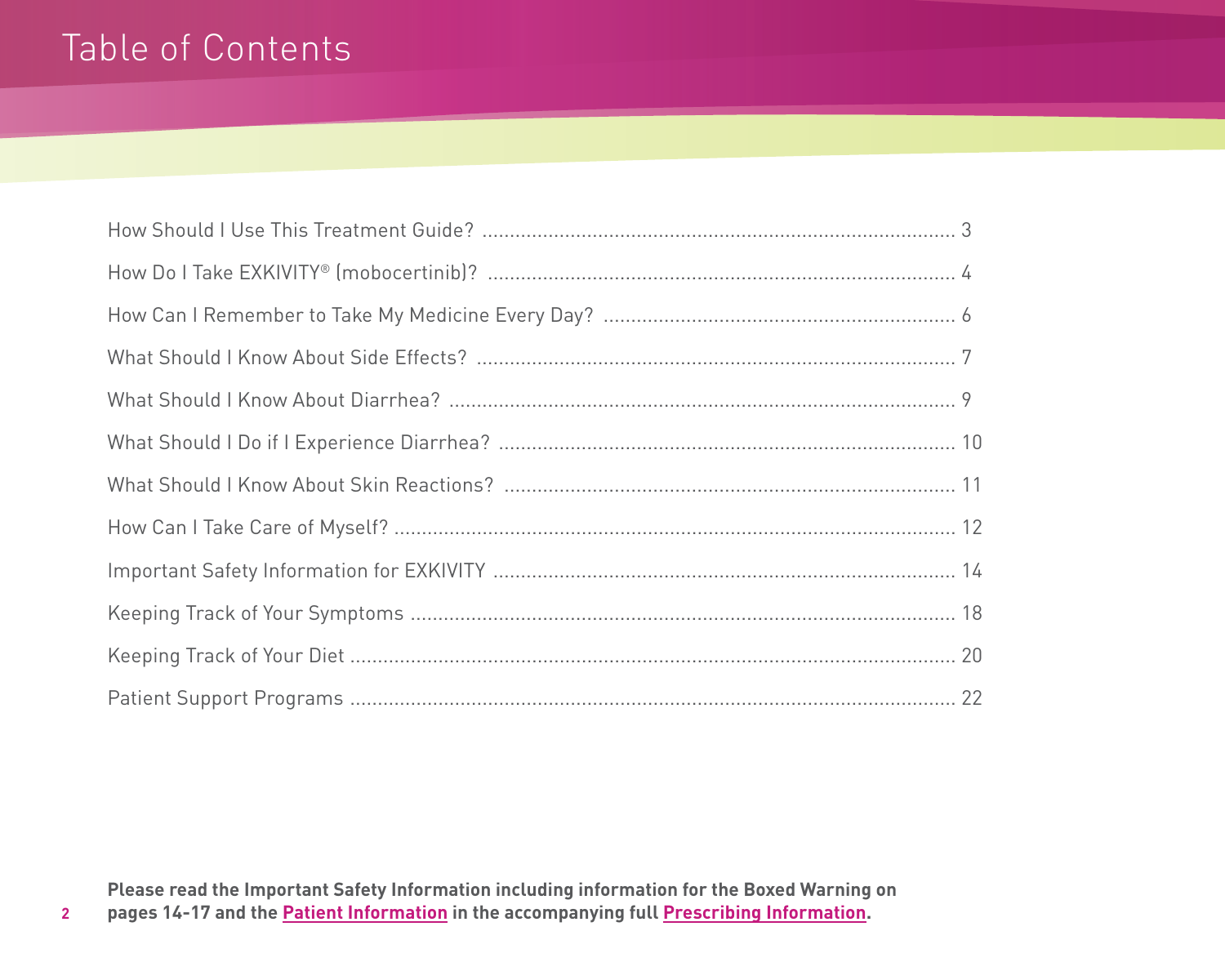# How Should I Use This Treatment Guide?

You have been given this guide because your doctor has prescribed you EXKIVITY, the first and only oral therapy designed just for your type of lung cancer: metastatic non-small cell lung cancer (NSCLC) that's caused by an epidermal growth factor receptor (EGFR) Exon20 insertion mutation. **This guide contains important information you need to know about taking EXKIVITY. It will help you understand how to take EXKIVITY, how to prepare for taking it, and what to expect during treatment with it.**

### **Taking EXKIVITY**

#### **Is there anything I should tell my doctor before taking EXKIVITY?**

Before taking EXKIVITY, tell your healthcare team about all of your medical conditions, including if you:

- Have heart problems, including a condition called long QTc syndrome
- Have problems with your electrolytes, such as sodium, potassium, calcium, or magnesium
- Have lung or breathing problems other than lung cancer
- Are pregnant or plan to become pregnant. EXKIVITY can harm your unborn baby
- Are breastfeeding or plan to breastfeed. It is not known if EXKIVITY passes into your breast milk. Do not breastfeed during treatment with EXKIVITY and for 1 week after your last dose of EXKIVITY

**Tell your healthcare team about all the medicines you take, including prescription medicines and over-the-counter medicines, vitamins, and herbal supplements. Especially tell your healthcare team if you take medicines for heart problems.**

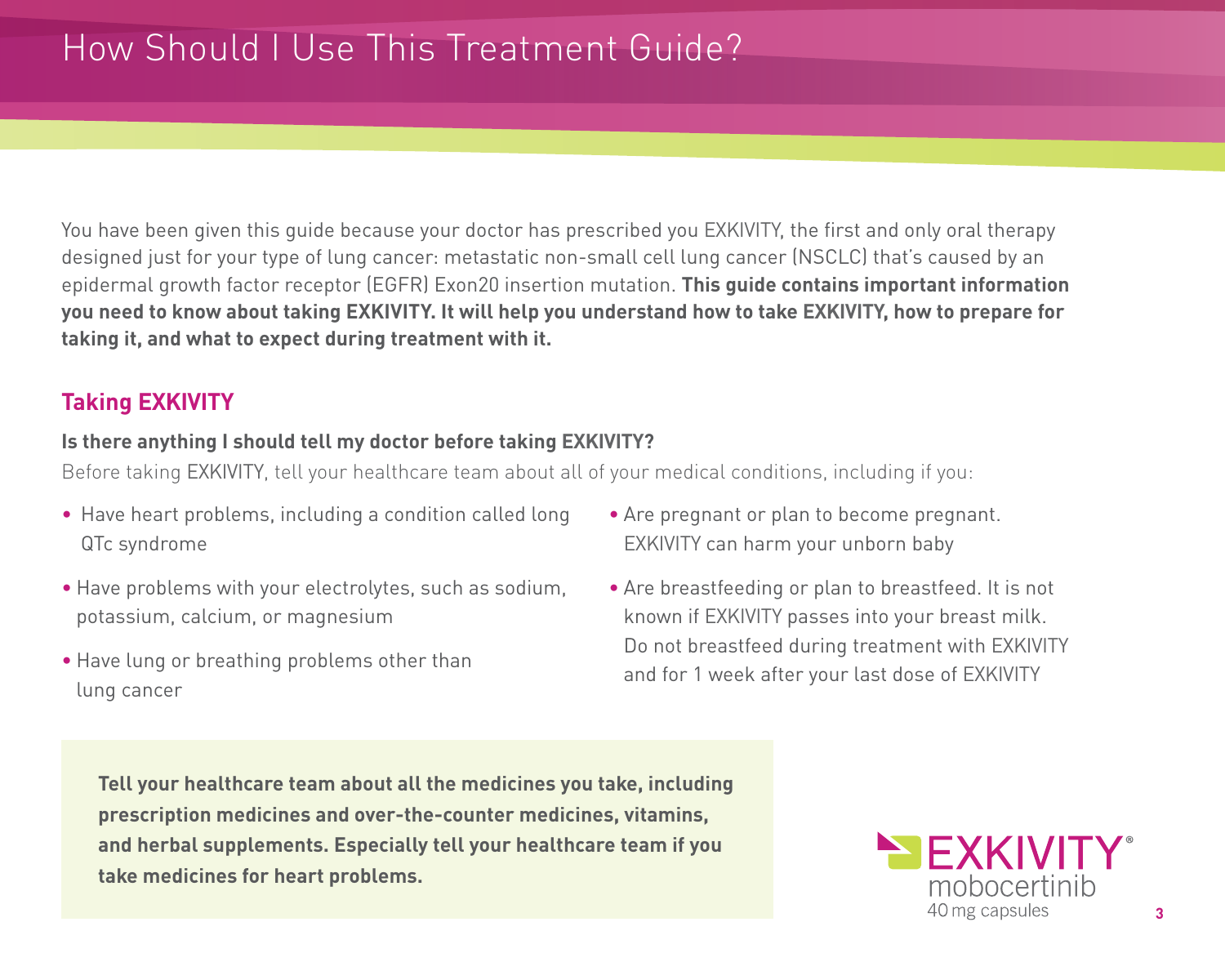# How Do I Take EXKIVITY® (mobocertinib)?

### **Take EXKIVITY exactly as your healthcare team tells you to take it**

**The recommended dosing for EXKIVITY is:**





AT THE SAME TIME EVERY DAY

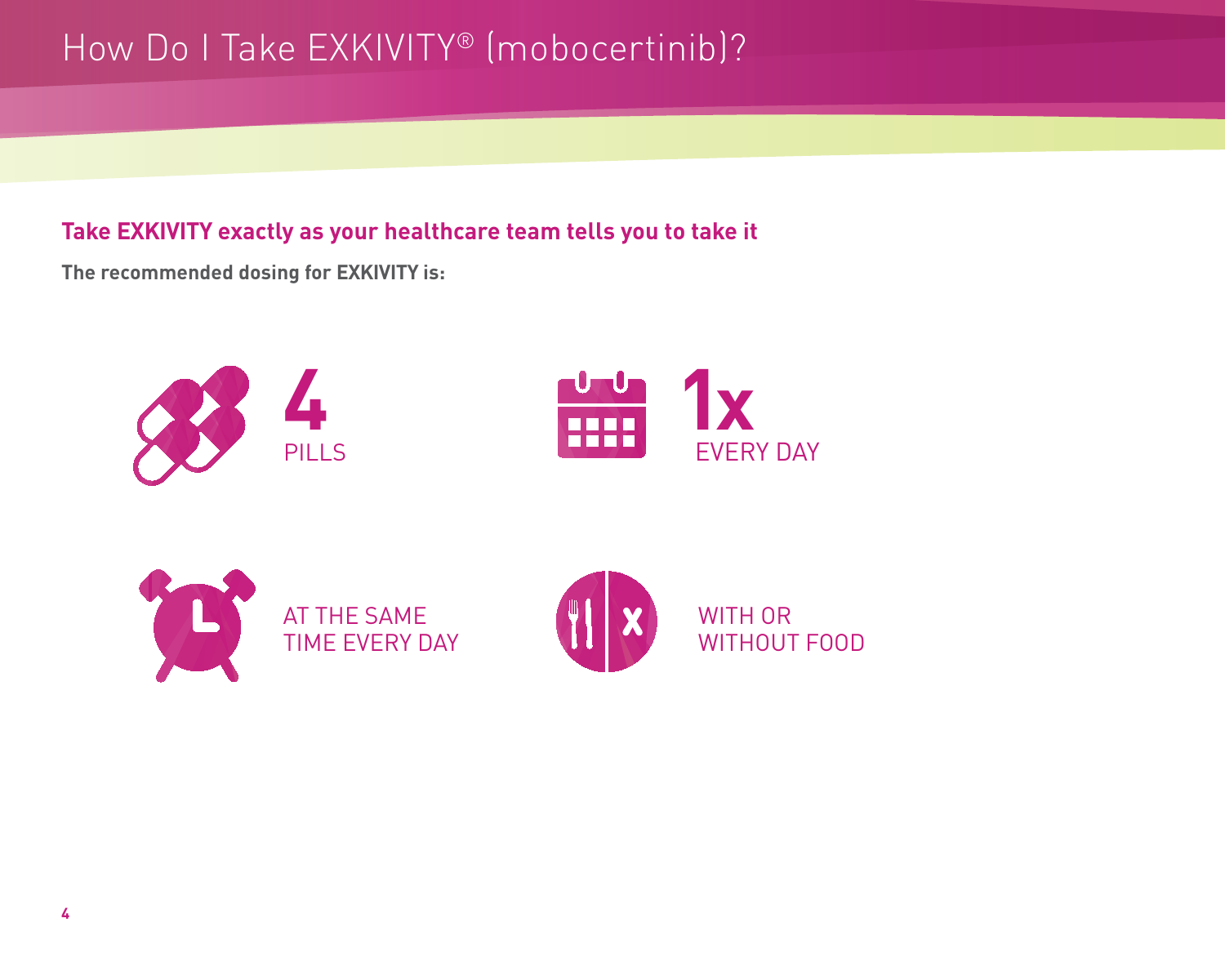## **What should I remember while taking EXKIVITY?**

- **Swallow EXKIVITY capsules whole.** Do not open, chew, or dissolve the contents of the capsules
- **Do not change your dose or stop taking EXKIVITY** unless your healthcare team tells you to
- Your healthcare team may change your dose, temporarily stop, or permanently stop treatment with EXKIVITY if you develop certain side effects
- If you miss a dose of EXKIVITY, and it has been more than 6 hours, skip the dose and take your next dose at your regularly scheduled time the next day
- If you vomit after a dose of EXKIVITY, do not take an extra dose. Take your next dose at your regularly scheduled time the next day
- Your healthcare team will check the electrical activity of your heart with a test called an electrocardiogram (ECG) and do blood tests to check your electrolytes before starting and during treatment with EXKIVITY



**Avoid eating grapefruit or drinking grapefruit juice** during treatment with EXKIVITY. Grapefruit may increase the amount of EXKIVITY in your blood.

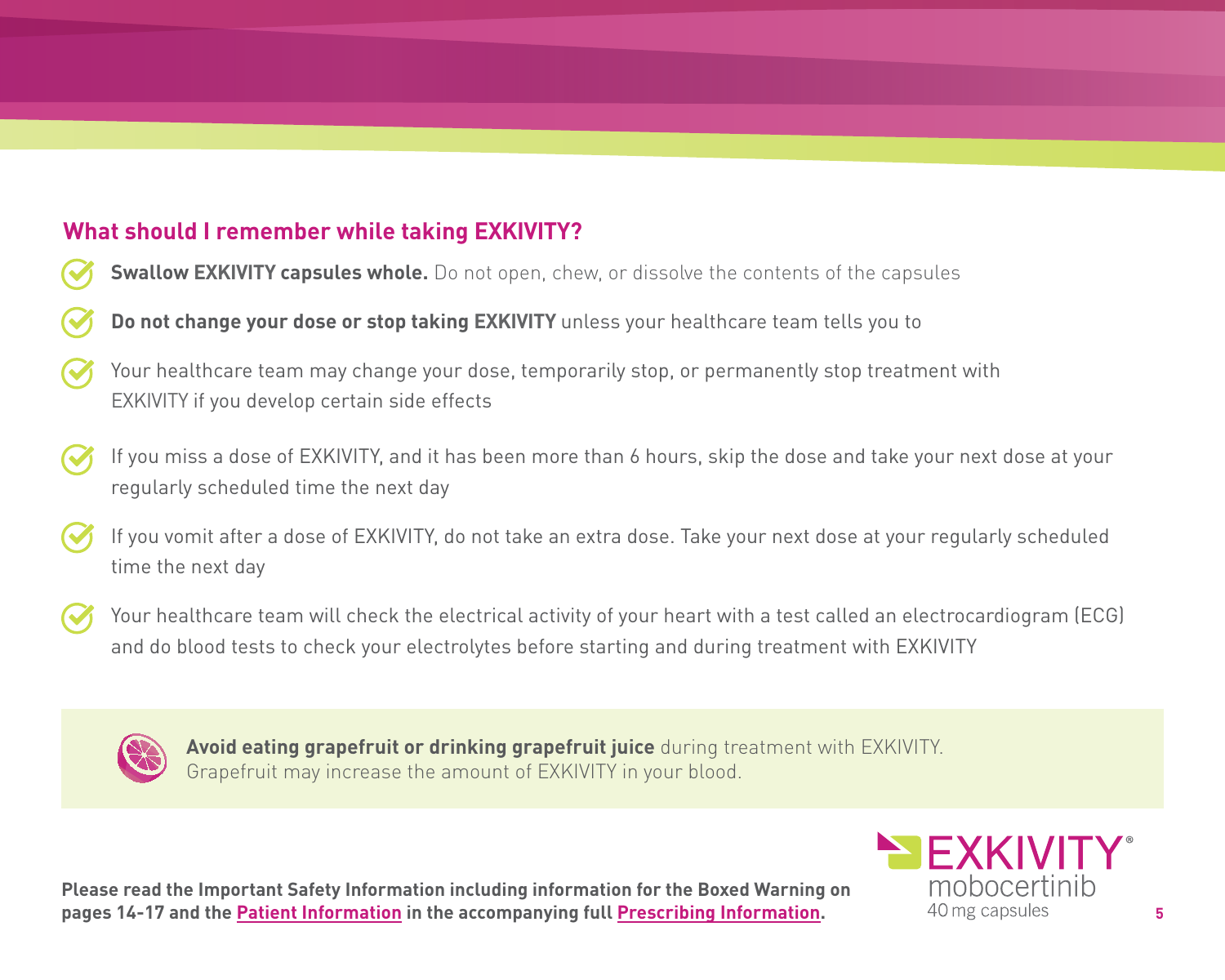# How Can I Remember to Take My Medicine Every Day?

### **Taking EXKIVITY® (mobocertinib) every day is important. These tips may help you stay on track:**



**Set an alarm** to remind you to take your medication at the same time every day.



Create a routine and **take your medication at the same time as another daily activity,**  like eating a meal or brushing your teeth.



Use a **calendar** to keep track, and mark each day with an X after you've taken your medication.

**Use a pill box** with compartments for each day to act as a visual reminder.

If you're normally in the same place when you take EXKIVITY, keep your pill box or medication bottle there to help remind you

Ask a friend, family member, or care partner to check in with you and remind you to take your medication

**Be sure to take your medication with you when you travel.** If you are traveling by air, keep your medication in your carry-on bag. If you do leave it at home, call your doctor or a member of your healthcare team right away. They may be able to get a new supply of EXKIVITY to you through a nearby pharmacy

Keep EXKIVITY and any other medicines you may be taking out of the reach of children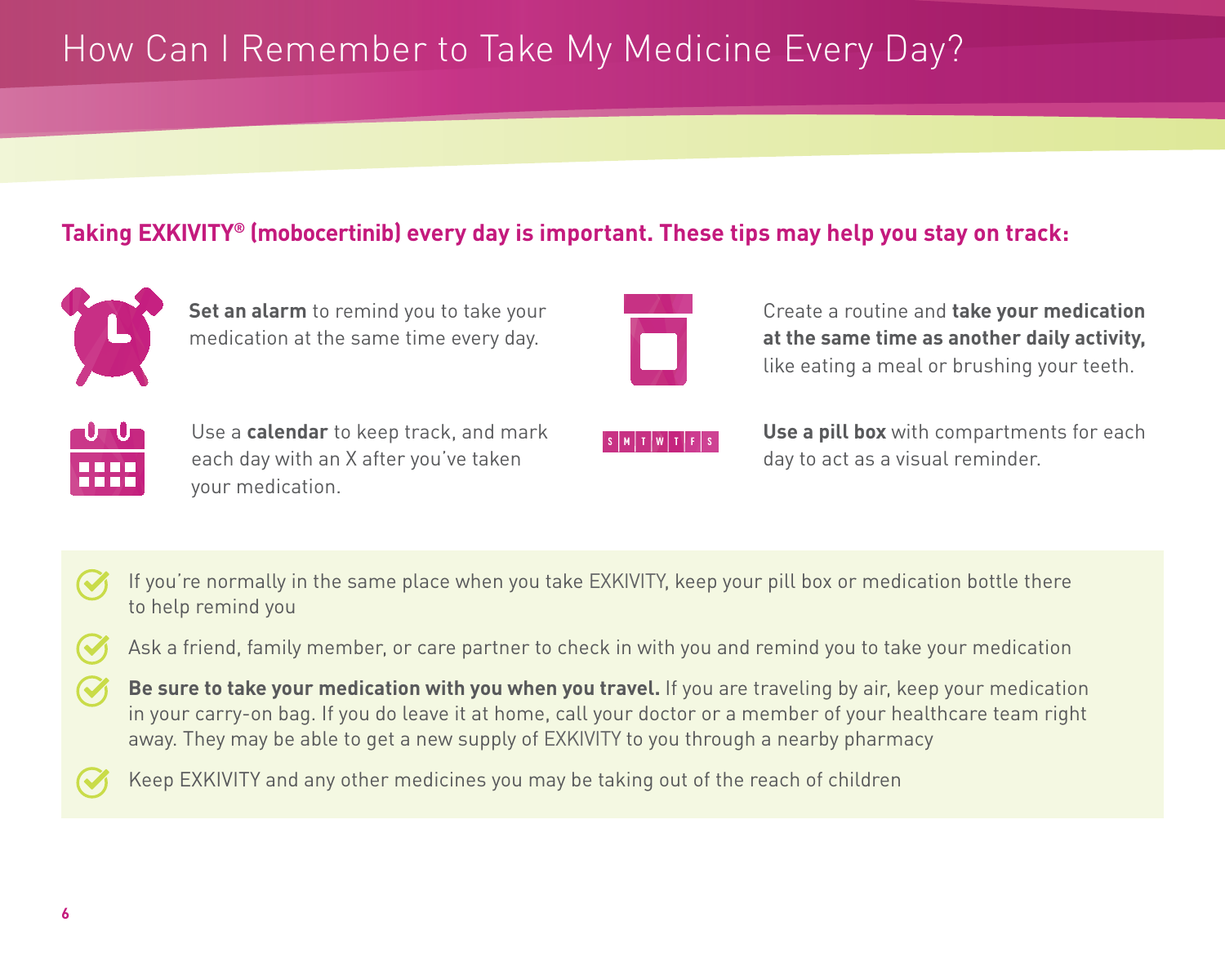# What Should I Know About Side Effects?

### **Possible serious side effects you should be aware of:**



#### **Changes in the electrical activity of your heart**

In some people, EXKIVITY can affect the electrical activity of the heart, causing irregular heartbeats. This can be life-threatening and may lead to death. Your healthcare provider will check the electrical activity of your heart with a test called an electrocardiogram (ECG) and do blood tests to check your electrolytes before you start EXKIVITY and during treatment. Tell your healthcare provider right away if you feel dizzy, lightheaded, faint, or have an irregular heartbeat.



#### **Lung problems**

EXKIVITY may cause severe lung problems that may lead to death. It may be hard to tell lung problems from your lung cancer symptoms so tell your healthcare provider right away if you develop any new or worsening symptoms, including trouble breathing or shortness of breath, cough, chest pain, or fever.



#### **Heart problems, including heart failure**

EXKIVITY may cause heart problems, including heart failure. Your healthcare provider should check your heart function before you start EXKIVITY and during treatment. Tell your healthcare provider right away if you have any signs or symptoms of a heart problem, including feeling like your heart is pounding or racing, shortness of breath, chest pain, swelling of your ankles and feet, or feeling faint.



#### **Diarrhea**

Diarrhea is common with EXKIVITY and may sometimes be severe. Diarrhea can cause you to lose too much body fluid (dehydration) and kidney problems. Tell your healthcare provider right away if you have any loose stools or have stools more often than is normal for you.

**Please read the Important Safety Information including information for the Boxed Warning on pages 14-17 and th[e Patient Information i](https://content.takeda.com/?contenttype=patientinfo&product=exkivity&language=eng&country=usa&documentnumber=1)n the accompanying ful[l Prescribing Information.](https://content.takeda.com/?contenttype=pi&product=exkivity&language=eng&country=usa&documentnumber=1)** 40 mg capsules **7** 

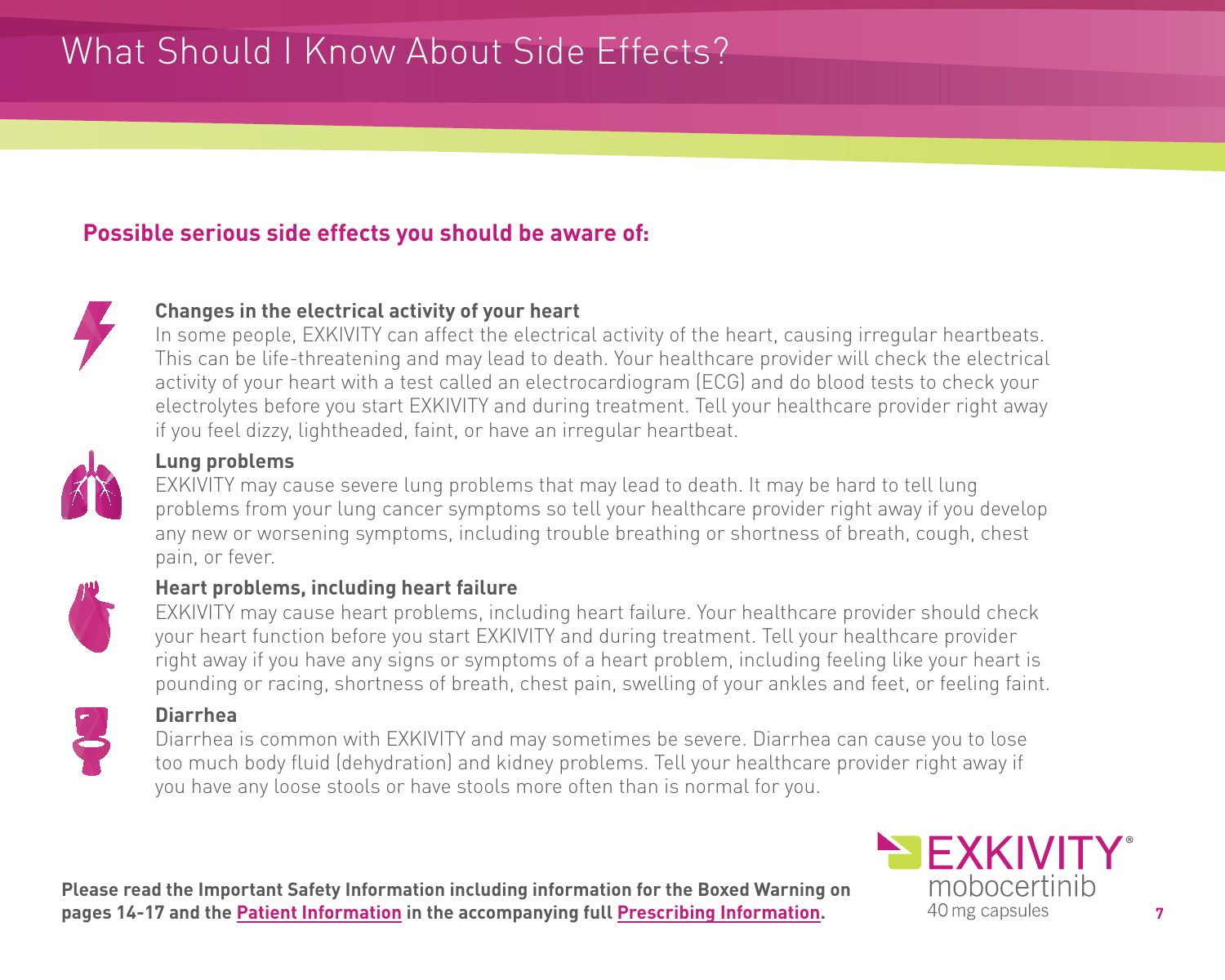# What Should I Know About Side Effects? (Cont'd)

### **What are the most common side effects with EXKIVITY® (mobocertinib)?**

In clinical trials, the most common side effects with EXKIVITY were:

- diarrhea
- mouth sores
- infection of skin around nails • muscle or bone pain

- rash
- vomiting
- tiredness

- nausea
- decreased appetite dry skin

These are not all of the possible side effects of EXKIVITY. Not every person will experience the same side effects, and for some people, some side effects may be more severe than others.

### **Will my doctor need to do any tests or monitoring while I'm on EXKIVITY?**

Before and during treatment with EXKIVITY, your doctor will check the electrical activity of your heart with a test called an electrocardiogram (ECG) and do blood tests to check your electrolyte levels. Ask your doctor about whether any additional tests or monitoring may be required while you are taking EXKIVITY.



### **What should I do if I experience a side effect?**

If you experience any side effects, tell your healthcare team right away. **Addressing side effects as soon as possible** may help them from getting worse.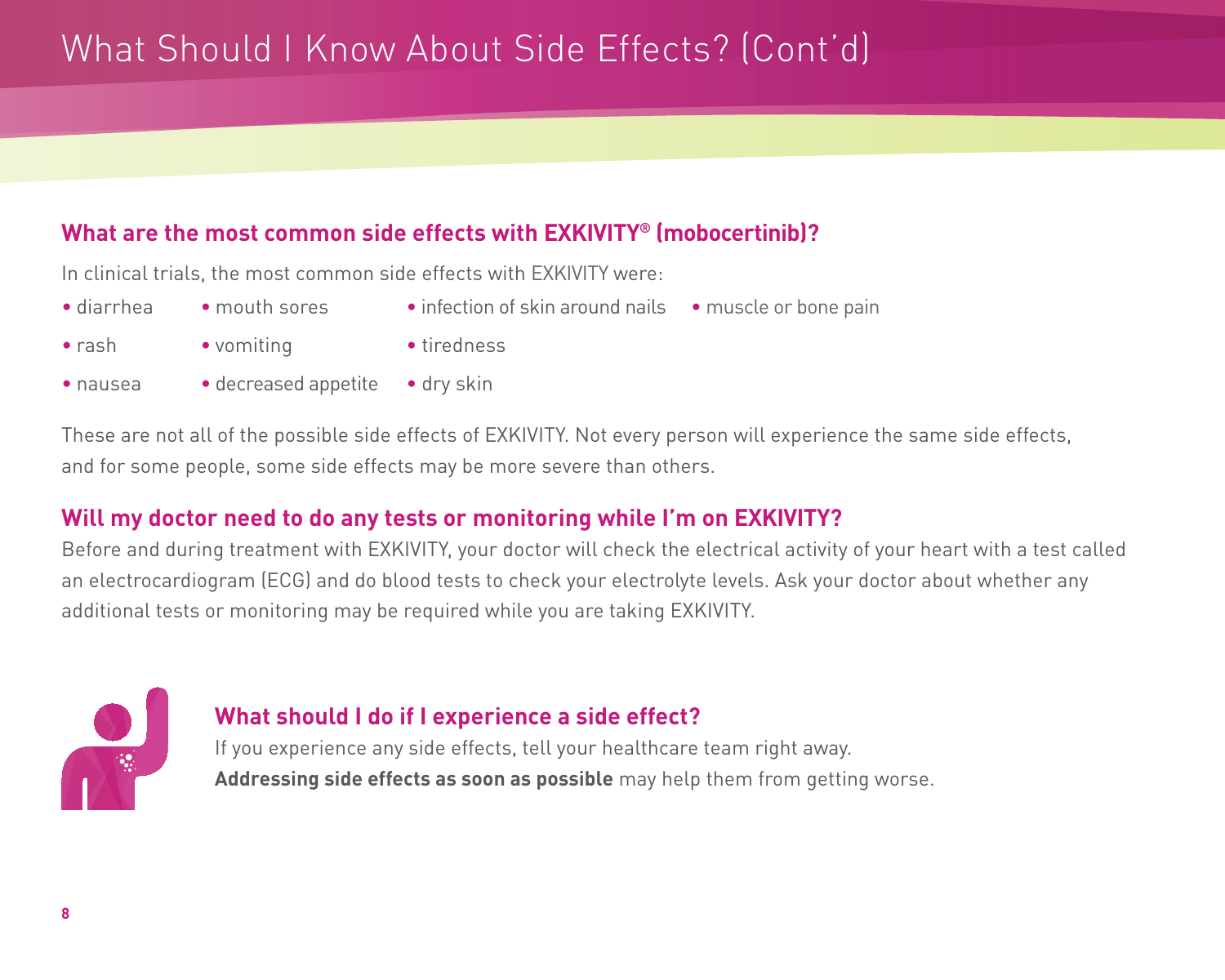# What Should I Know About Diarrhea?

### **Anticipate**

| Diarrhea should be treated right away |  |  |  |
|---------------------------------------|--|--|--|
|                                       |  |  |  |

- It typically **occurs within 5 days** but can occur as soon as 24 hours after starting EXKIVITY. It can continue to occur at any point during therapy
- It is most often **mild to moderate**
- It is recommended that you have an **antidiarrheal medicine (such as loperamide) at home** so you can treat diarrhea promptly when it happens
- **Talk to your healthcare team** before taking any medication

In general, the sooner your diarrhea is addressed, the more likely it may be controlled and tolerable.

**Please read the Important Safety Information including information for the Boxed Warning on pages 14-17 and th[e Patient Information i](https://content.takeda.com/?contenttype=patientinfo&product=exkivity&language=eng&country=usa&documentnumber=1)n the accompanying ful[l Prescribing Information.](https://content.takeda.com/?contenttype=pi&product=exkivity&language=eng&country=usa&documentnumber=1)** 40 mg capsules **9** 

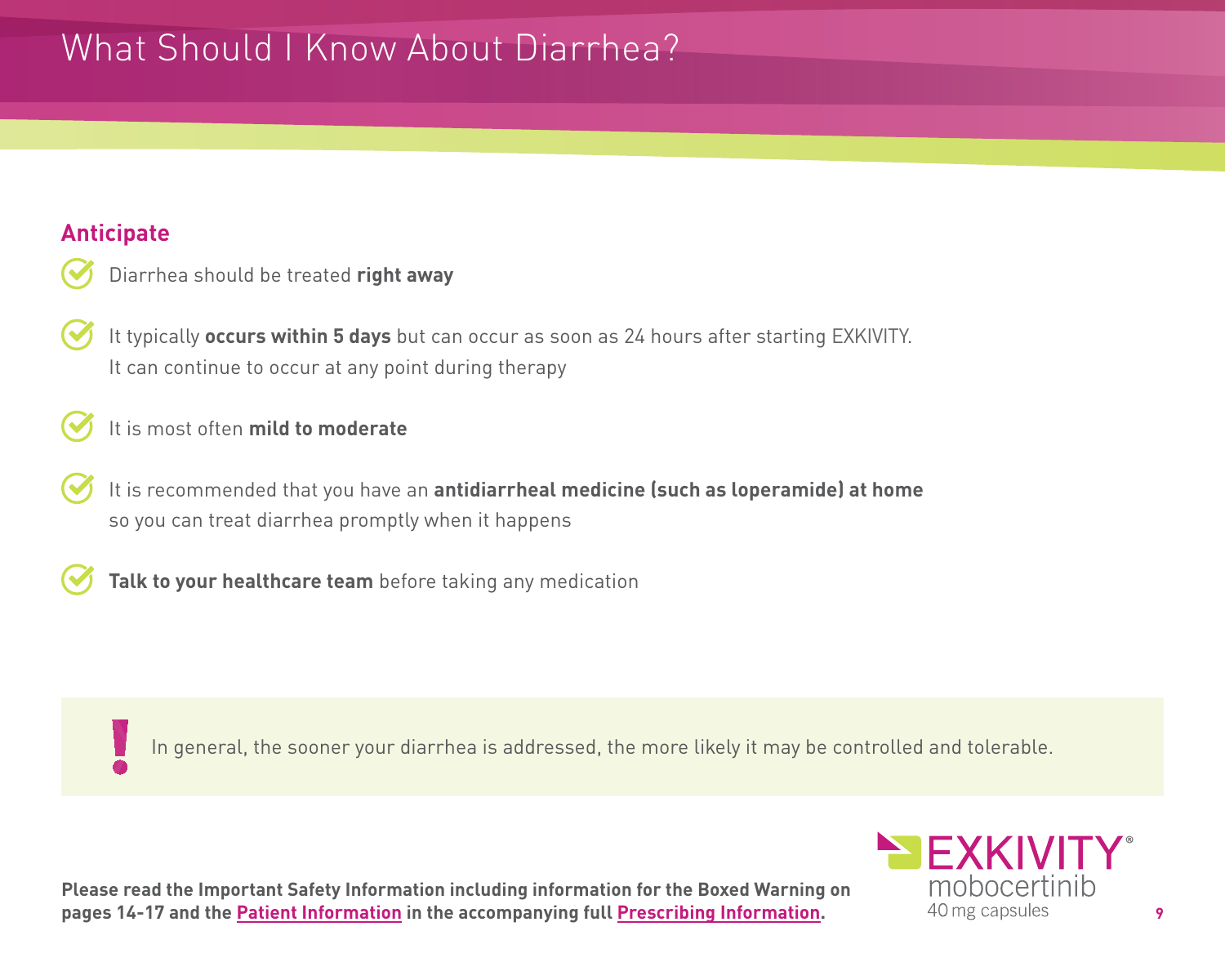# What Should I Do if I Experience Diarrhea?

### **Address**



- **Tell your healthcare team immediately** if you have any loose stools or if your bowel movements become more frequent than normal
- Your healthcare team is likely to **instruct you to take an antidiarrheal medicine** at first sign of loose or poorly formed stool

### **You should also consider the following:**



### **Stay hydrated**

Drink enough liquids (about 8 to 10 cups) every day to replace lost fluids and electrolytes.



#### **Eat simply**

Eat smaller, more frequent meals of plain foods such as bananas, rice, applesauce, and toast. Avoid fatty and high-fiber foods.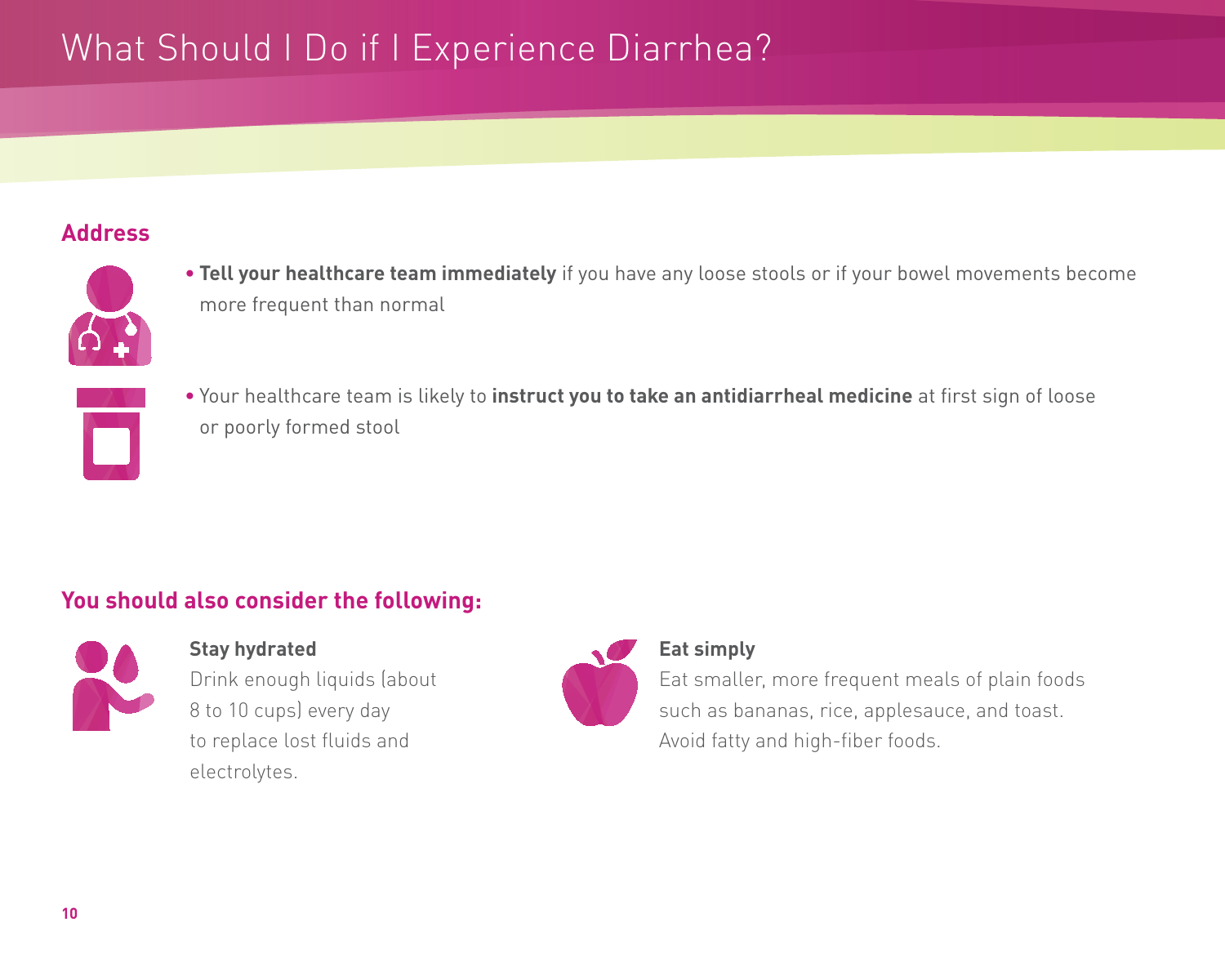# What Should I Know About Skin Reactions?

### **What to look for:**

Some people taking EXKIVITY® (mobocertinib) experienced skin reactions, but they were mostly mild or moderate. They included rash, dry skin, and nail inflammation. Common symptoms of rash were itchy, dry, or swollen red skin and red, inflamed, scaly skin.

### **What should I do if I develop a skin reaction?**

If you experience any skin reactions, be sure to talk to your healthcare team right away. Your healthcare team may refer you to a dermatologist. If your rash is severe, they may reduce, withhold, or permanently discontinue your dose of EXKIVITY.

### **Please consider these extra steps when taking EXKIVITY**



#### **Limit sun exposure**

Sunburn can make rash symptoms worse. Avoid too much time in the sun, use sunscreen, and protect your skin by wearing a hat and long sleeves.



### **Keep skin soft** Use an alcohol- and perfume-free skin cream often. Avoid hot showers and products that dry your skin.



**Talk to your healthcare team**

Speak up if rash makes it hard for you to carry out normal daily activities.

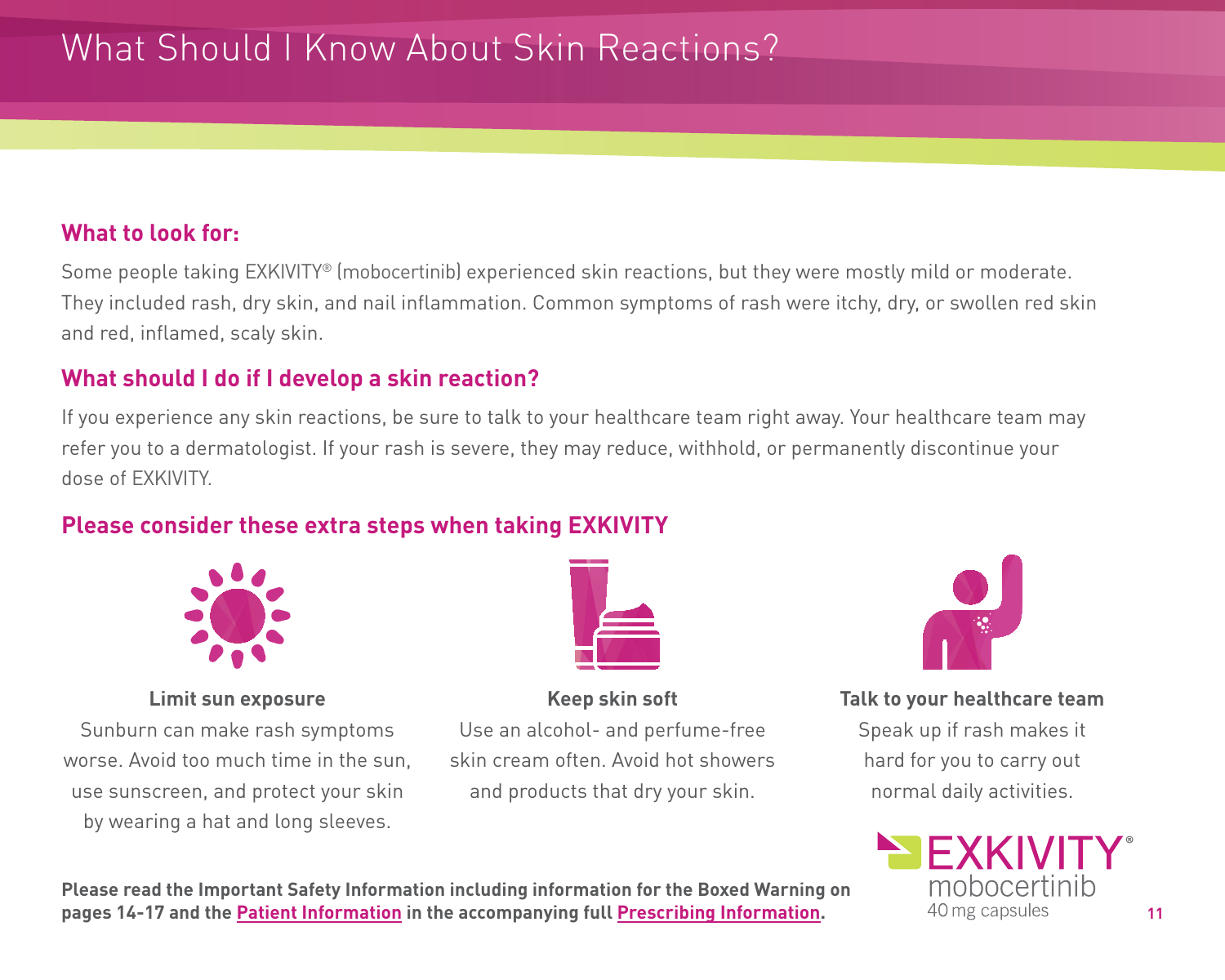# How Can I Take Care of Myself?

### **Eat healthy foods**

Eating a healthy diet may give you more energy and strength.



#### **Try to eat:**

- More colorful fruits and vegetables
- Small, high-protein snacks throughout the day, like yogurt or hearty soup
- Beans and peas instead of meats a few meals a week



#### **Avoid:**

- Salt-cured, smoked, and pickled foods
- Red or processed meats
- Snacks that make treatment-related side effects worse. For example, if you have diarrhea, avoid popcorn and raw fruits and vegetables

### **Stay active**

Exercise can help your overall health and give you more energy. Before starting, discuss what activities might be right for you with your healthcare team.

If you're not exercising regularly already, start slowly, and only exercise for short periods of time. Start with a low intensity activity like walking, and rest often.

**Ask your healthcare team for more tips on managing a healthy diet and exercise routine.**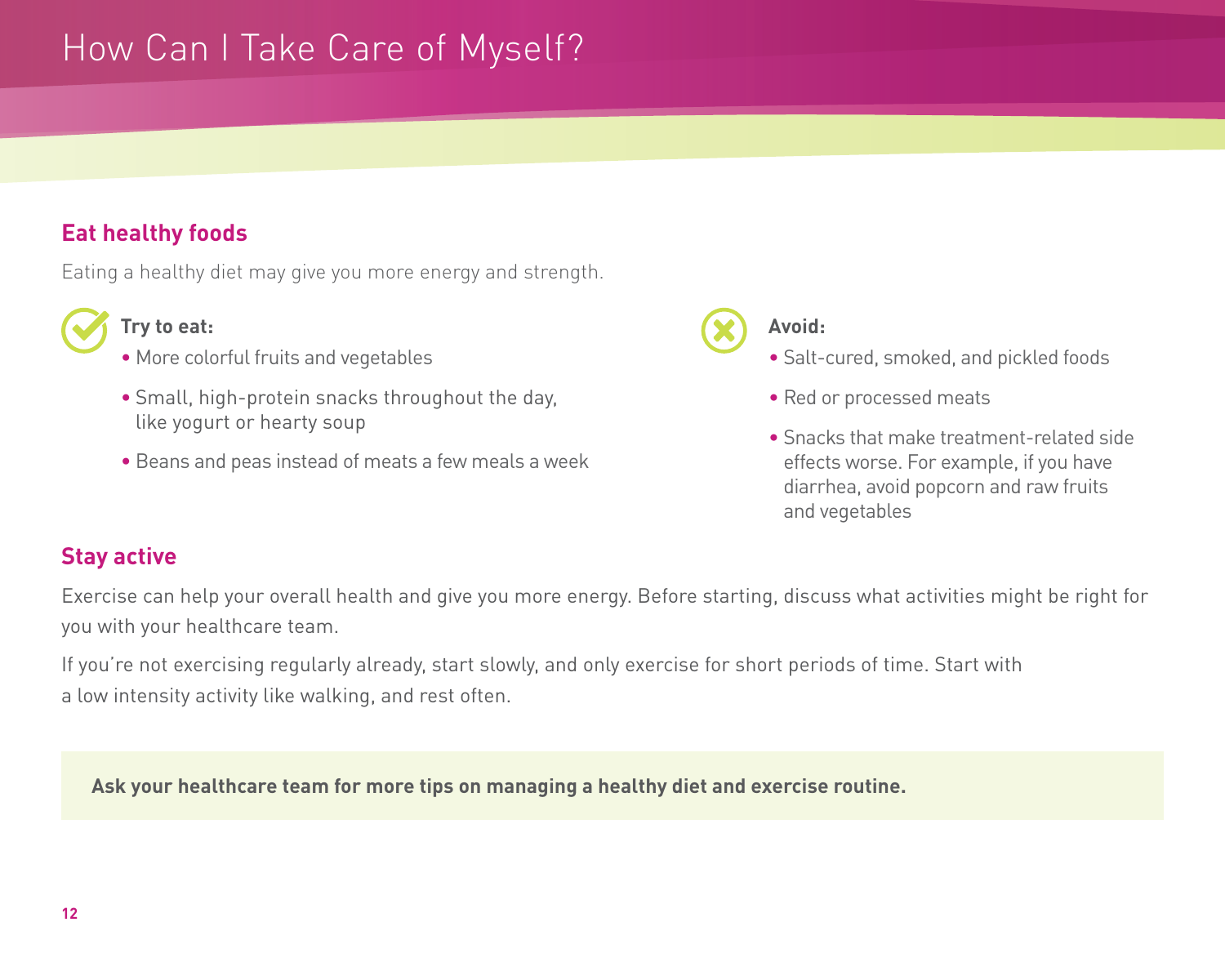### **Talk to people**

**Cancer can be a very intense, emotional experience. Everyone responds to it differently. Normal feelings may include:**  feeling overwhelmed, denial and anger, fear and worry, sadness and depression, stress and anxiety, and hope.



Joining a cancer support group gives you an opportunity to talk and interact with people going through a similar experience to you. Joining a support group may help you:

• Talk about your feelings

- Deal with practical problems at home or work
- Feel more hopeful and more connected
- Learn how to cope with side effects

You can find a support group through your local hospital, your social worker, or other patients. **Find out more in the EXKIVITY® (mobocertinib) Patient Brochure or a[t EXKIVITY.com.](http://exkivity.com)**

**Please read the Important Safety Information including information for the Boxed Warning on pages 14-17 and th[e Patient Information i](https://content.takeda.com/?contenttype=patientinfo&product=exkivity&language=eng&country=usa&documentnumber=1)n the accompanying ful[l Prescribing Information.](https://content.takeda.com/?contenttype=pi&product=exkivity&language=eng&country=usa&documentnumber=1)** 40 mg capsules **13** 

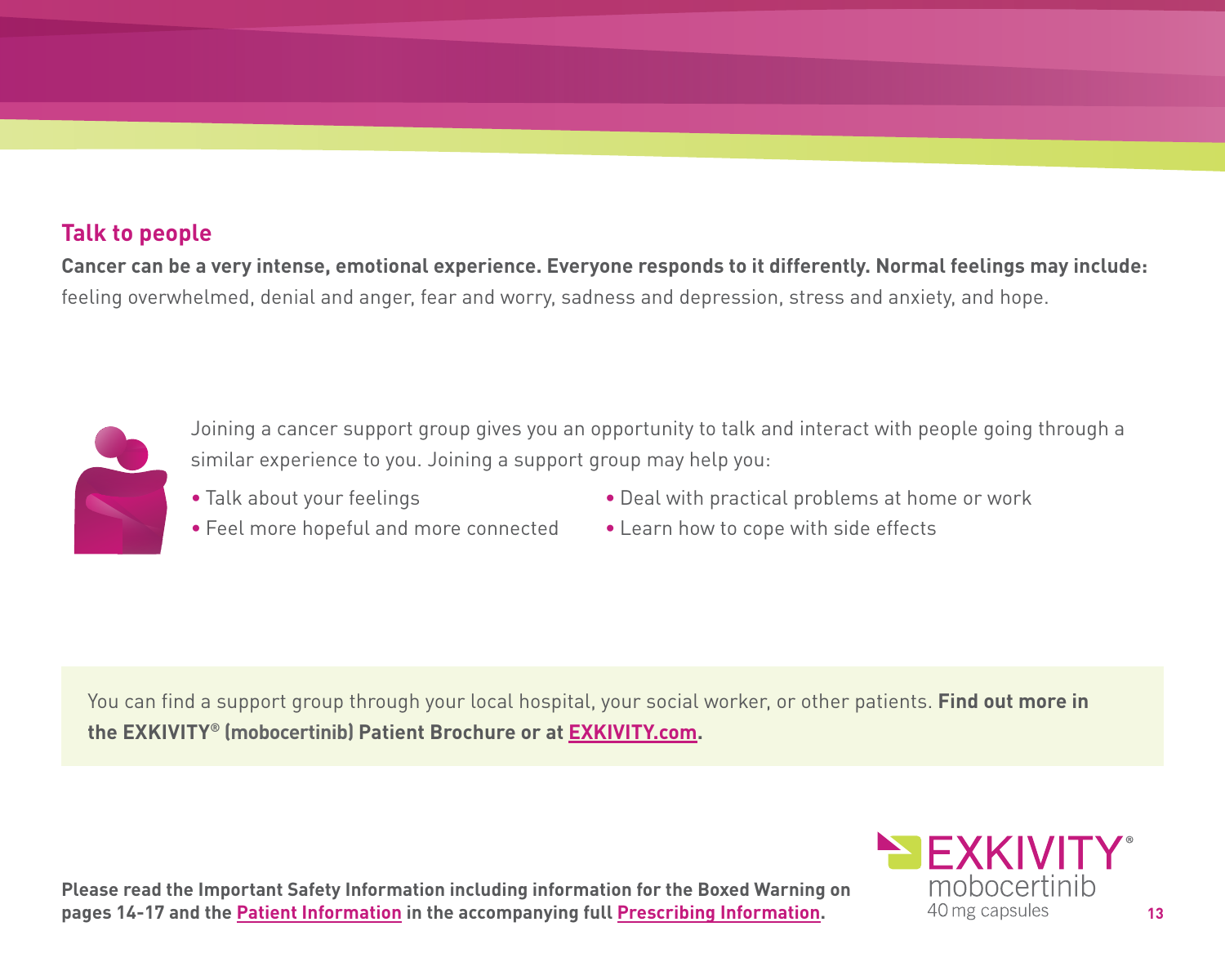# Important Safety Information for EXKIVITY® (mobocertinib)

### **What is the most important information I should know about EXKIVITY?**

**EXKIVITY may cause serious side effects, including changes in the electrical activity of your heart called QTc prolongation and Torsades de Pointes. QTc prolongation can cause irregular heartbeats that can be life-threatening and may lead to death.** Your healthcare provider will check the electrical activity of your heart with a test called an electrocardiogram (ECG) and do blood tests to check your electrolytes before starting treatment and during treatment with EXKIVITY. Tell your healthcare provider right away if you feel dizzy, lightheaded, faint or have an irregular heartbeat.

### **EXKIVITY may cause serious side effects, including:**

- **Lung problems.** EXKIVITY may cause severe lung problems that may lead to death. Symptoms may be similar to those symptoms from lung cancer. Tell your healthcare provider right away if you develop any new or worsening symptoms, including trouble breathing or shortness of breath, cough, chest pain, or fever.
- **Heart problems, including heart failure.** EXKIVITY may cause heart problems that may lead to death. Your healthcare provider should check your heart function before you start and during treatment with EXKIVITY. Tell your healthcare provider right away if you have any signs or symptoms of a heart problem, including feeling like your heart is pounding or racing, shortness of breath, chest pain, swelling of your ankles and feet, or feeling faint.
- **Diarrhea.** Diarrhea is common during treatment with EXKIVITY and may sometimes be severe. Diarrhea can cause you to lose too much body fluid (dehydration) and kidney problems. Your healthcare provider may tell you to start drinking more fluids and electrolytes to replace body salts or start taking your antidiarrheal medicines. Tell your healthcare provider right away if you have any loose stools or have stools more often than is normal for you.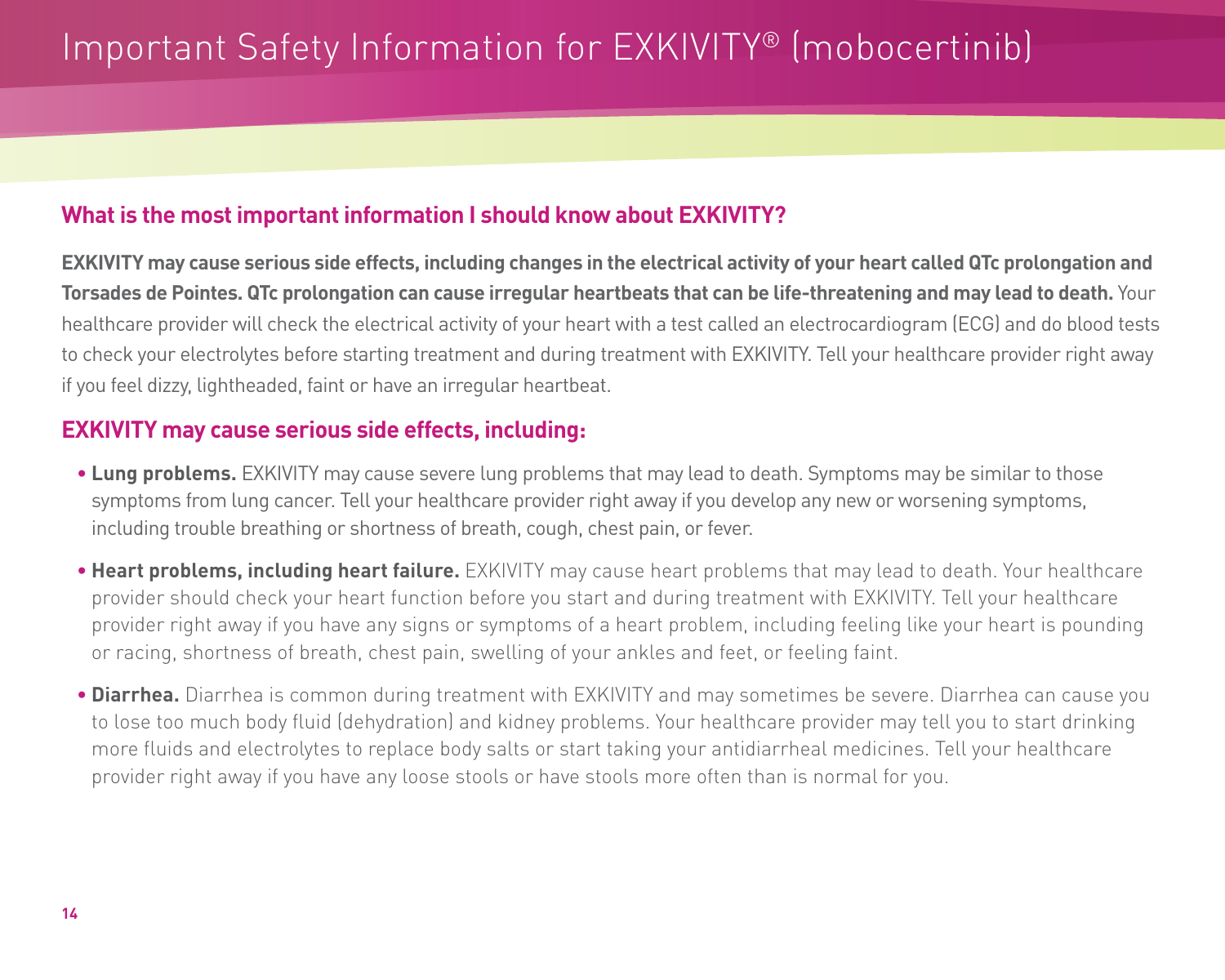The most common side effects of EXKIVITY include diarrhea, rash, nausea, mouth sores, vomiting, decreased appetite, infection of skin around nails, tiredness, dry skin, muscle or bone pain. EXKIVITY may affect fertility in females and males, which may affect your ability to have a child. Talk to your healthcare provider if this is a concern for you.

These are not all the possible side effects of EXKIVITY. Call your doctor for medical advice about side effects. You may report side effects to FDA at **1-800-FDA-1088**.

**Continued on next page >**

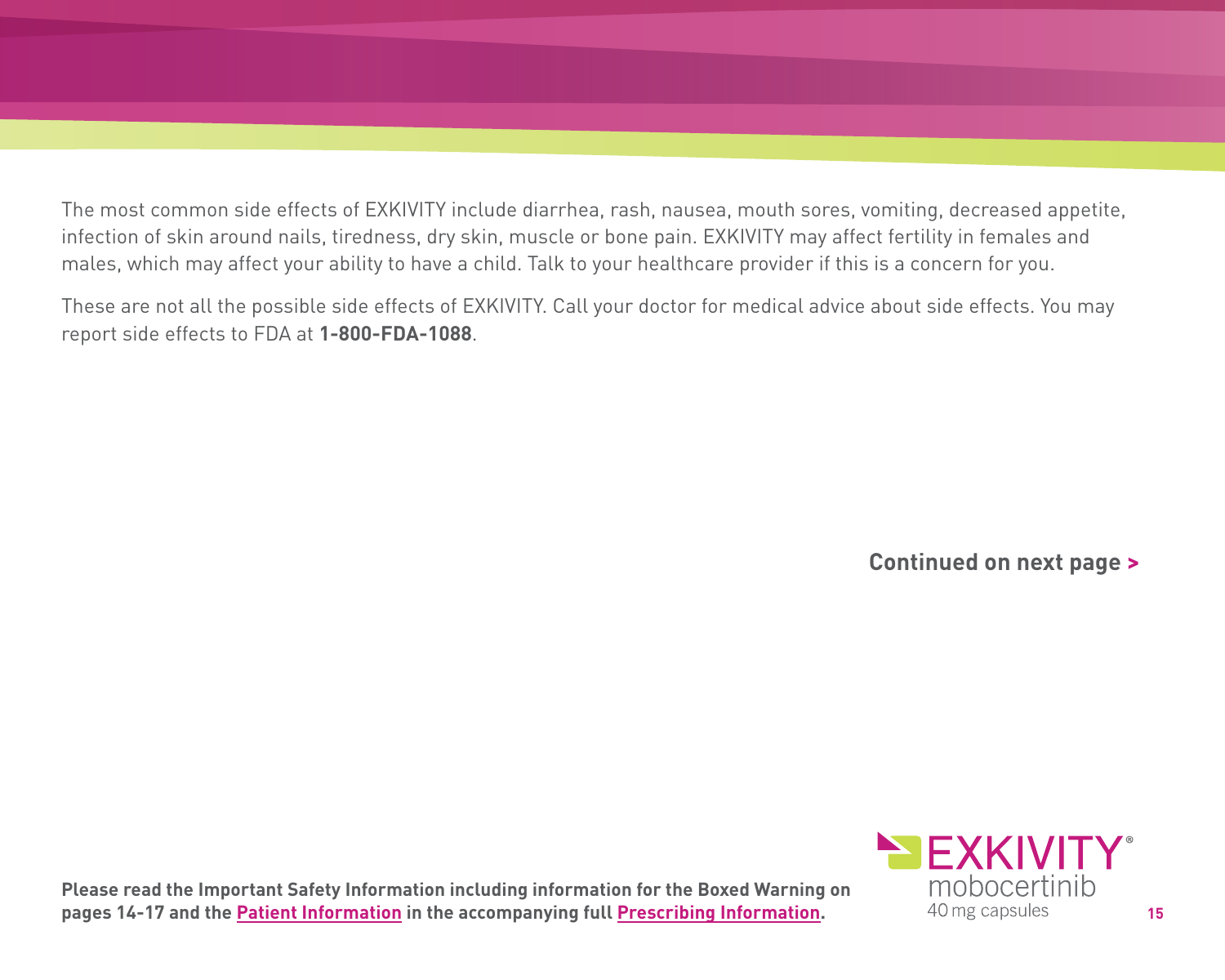# Important Safety Information (Cont'd)

## **Before taking EXKIVITY, tell your healthcare provider about all your medical conditions, including if you:**

- have heart problems, including a condition called long QTc syndrome
- have problems with your electrolytes, such as sodium, potassium, calcium or magnesium
- have lung or breathing problems other than lung cancer
- are pregnant or plan to become pregnant. EXKIVITY can harm your unborn baby.

#### **Females who are able to become pregnant:**

• Your healthcare provider should do a pregnancy test before you start treatment with EXKIVITY. You should use an effective form of non-hormonal birth control during treatment and for **1 month** after your last dose of EXKIVITY. Birth control pills (oral contraceptives) and other hormonal forms of birth control may not work as well during treatment with EXKIVITY. Talk to your healthcare provider about birth control methods that might be right for you during this time. Tell your healthcare provider right away if you become pregnant or think you may be pregnant during treatment with EXKIVITY.

#### **Males who have female partners who are able to become pregnant:**

- You should use effective birth control during treatment and for **1 week** after your last dose of EXKIVITY.
- are breastfeeding or plan to breastfeed. It is not known if EXKIVITY passes into your breast milk. Do not breastfeed during treatment and for **1 week** after your last dose of EXKIVITY.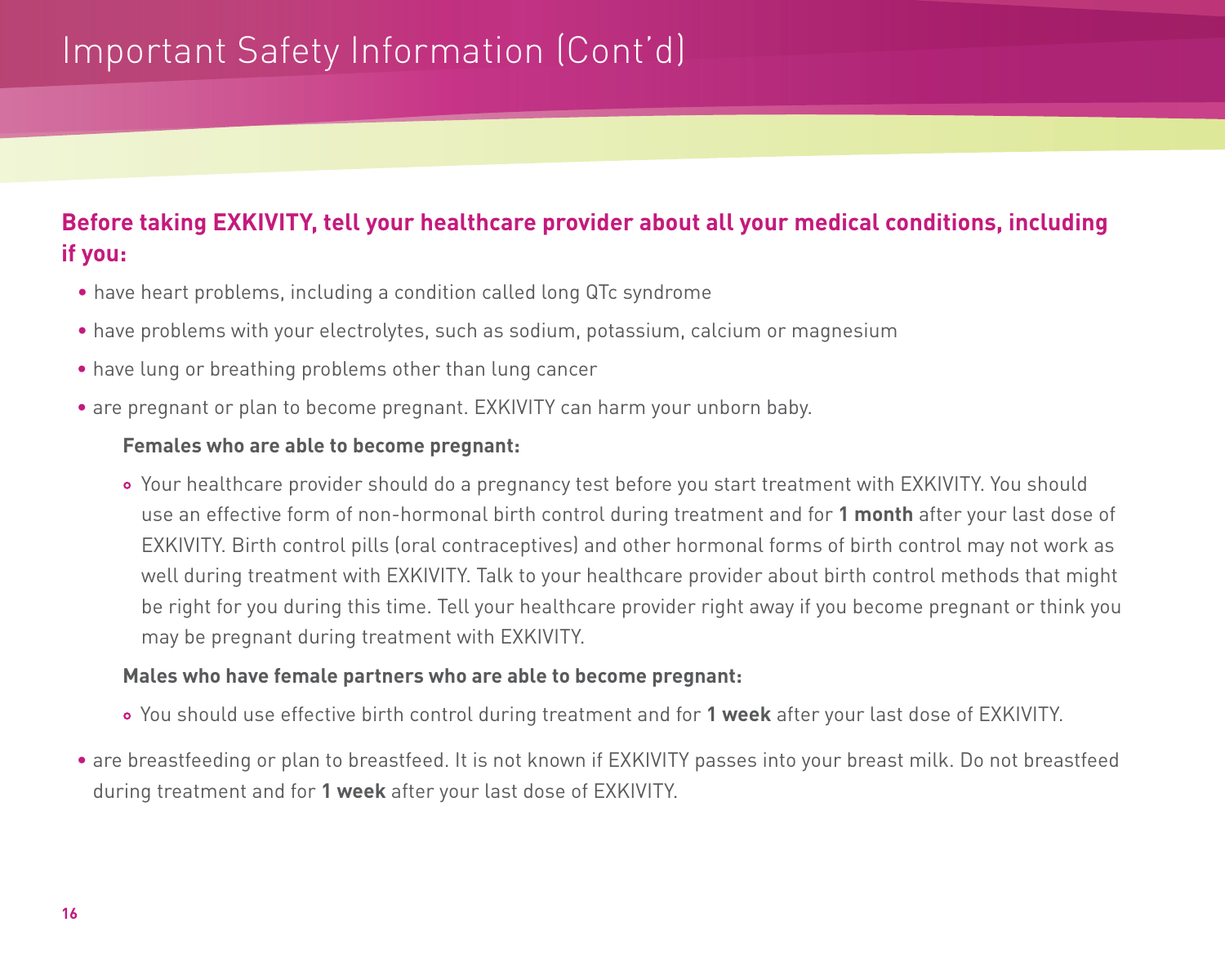**Tell your healthcare provider about all the medicines you take,** including prescription medicines and over-the-counter medicines, vitamins, and herbal supplements. Tell your healthcare provider if you take medicines for heart problems. EXKIVITY and other medicines may affect each other causing serious side effects.

### **How should I take EXKIVITY?**

- Take EXKIVITY exactly as your healthcare provider tells you to take it.
- Take your prescribed dose of EXKIVITY 1 time each day.
- Take EXKIVITY with or without food.
- Swallow EXKIVITY capsules whole. Do not open, chew, or dissolve the contents of the capsules.
- **Do not** change your dose or stop taking EXKIVITY unless your healthcare provider tells you to.
- Your healthcare provider may change your dose, temporarily stop, or permanently stop treatment with EXKIVITY if you develop certain side effects.
- If you miss a dose of EXKIVITY, and it has been more than 6 hours, skip the dose and take your next dose at your regularly scheduled time the next day.
- If you vomit a dose of EXKIVITY, do not take an extra dose. Take your next dose at your regularly scheduled time the next day.

## **What should I avoid while taking EXKIVITY?**

• Avoid eating grapefruit or drinking grapefruit juice during treatment with EXKIVITY. Grapefruit may increase the amount of EXKIVITY in your blood.

**Please se[e Patient Information i](https://content.takeda.com/?contenttype=patientinfo&product=exkivity&language=eng&country=usa&documentnumber=1)n the accompanying EXKIVITY (mobocertinib) ful[l Prescribing Information.](https://content.takeda.com/?contenttype=pi&product=exkivity&language=eng&country=usa&documentnumber=1)**

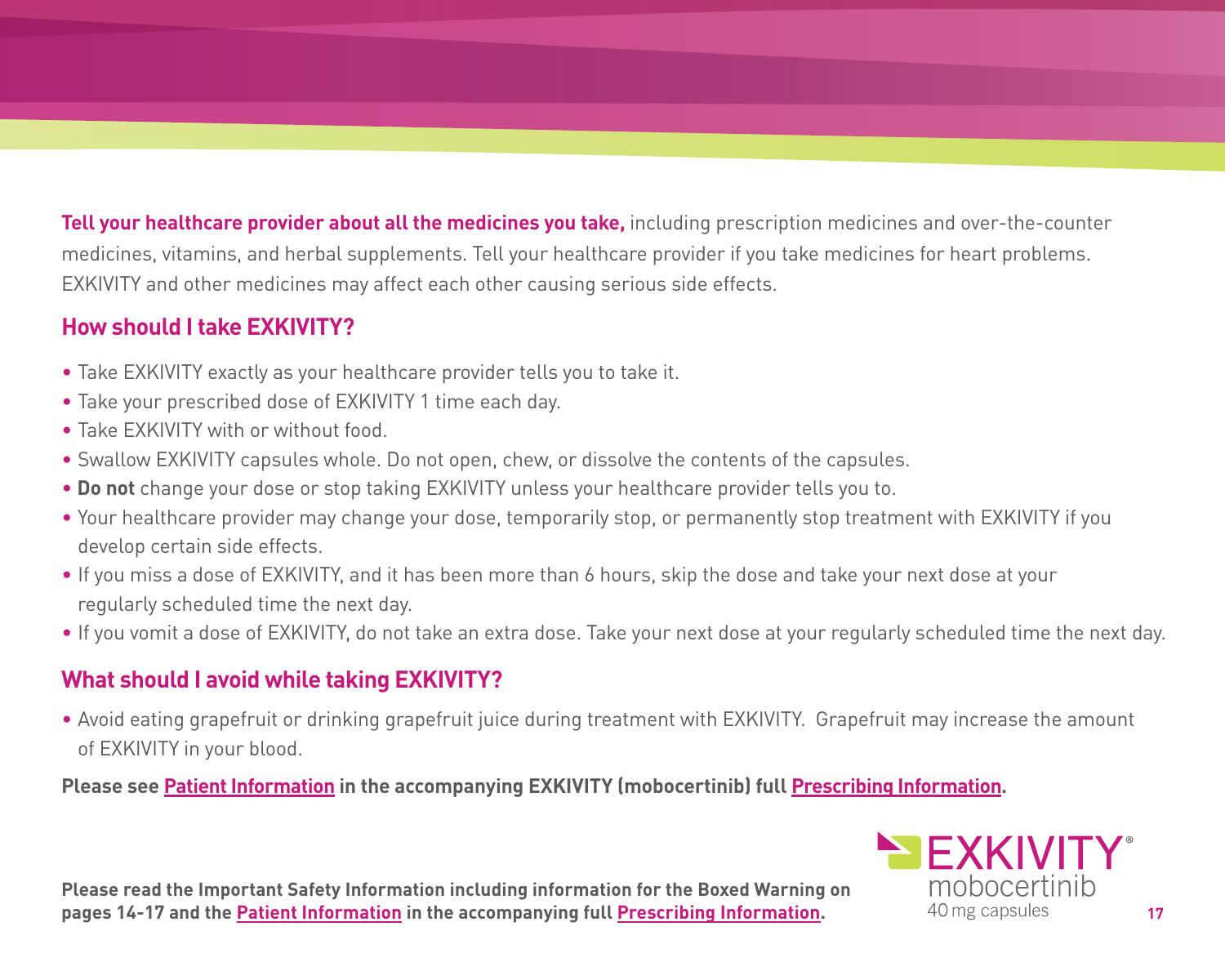**EXKIVITY®** (mobocertinib) **can cause side effects**. Not every person will experience the same side effects, and for some people, some side effects may be more severe than others. If you have any side effects, **tell your healthcare team right away** and work together to manage them early so you can get the most out of treatment.

You can easily keep track of any symptoms you experience using the table below. You can also keep notes in a journal, notebook, or app. Make sure you share these notes with your doctor or healthcare team throughout treatment to help achieve an optimal experience.

| Time of Day You Take EXKIVITY: |                                  |                            |                         |
|--------------------------------|----------------------------------|----------------------------|-------------------------|
| <b>Your Symptom</b>            | <b>Date You First Noticed It</b> | <b>How Often It Occurs</b> | <b>Additional Notes</b> |
| [Example] Itchy skin on arm    | 10/12/2021                       |                            | Worse after hot showers |
|                                |                                  |                            |                         |
|                                |                                  |                            |                         |
|                                |                                  |                            |                         |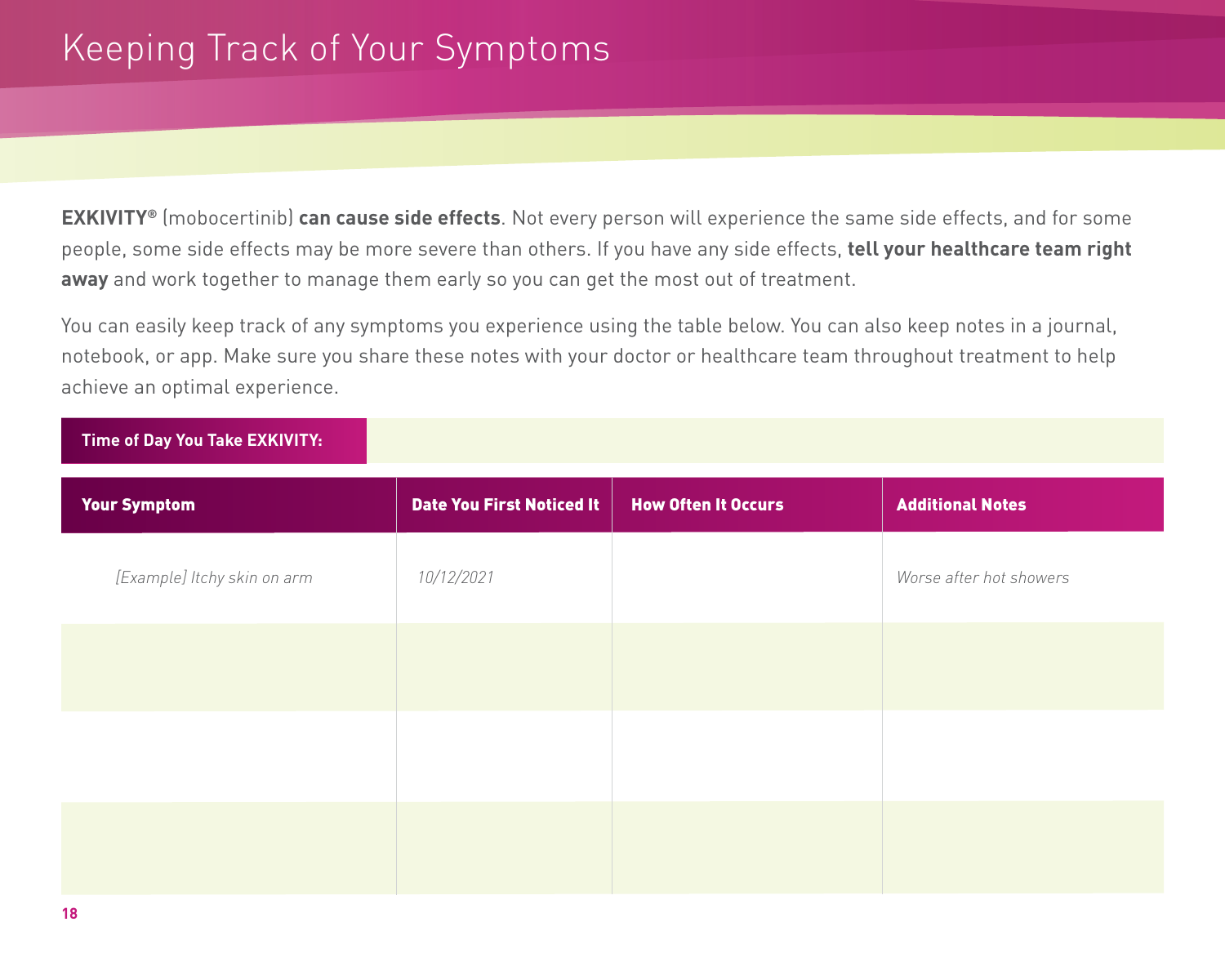| <b>Your Symptom</b> | <b>Date You First Noticed It</b> | <b>How Often it Occurs</b> | <b>Additional Notes</b> |
|---------------------|----------------------------------|----------------------------|-------------------------|
|                     |                                  |                            |                         |
|                     |                                  |                            |                         |
|                     |                                  |                            |                         |
|                     |                                  |                            |                         |
|                     |                                  |                            |                         |
|                     |                                  |                            |                         |
|                     |                                  |                            |                         |
|                     |                                  |                            |                         |
|                     |                                  |                            |                         |

**Please read the Important Safety Information including information for the Boxed Warning on pages 14-17 and th[e Patient Information i](https://content.takeda.com/?contenttype=patientinfo&product=exkivity&language=eng&country=usa&documentnumber=1)n the accompanying ful[l Prescribing Information.](https://content.takeda.com/?contenttype=pi&product=exkivity&language=eng&country=usa&documentnumber=1)** 40 mg capsules **19** 

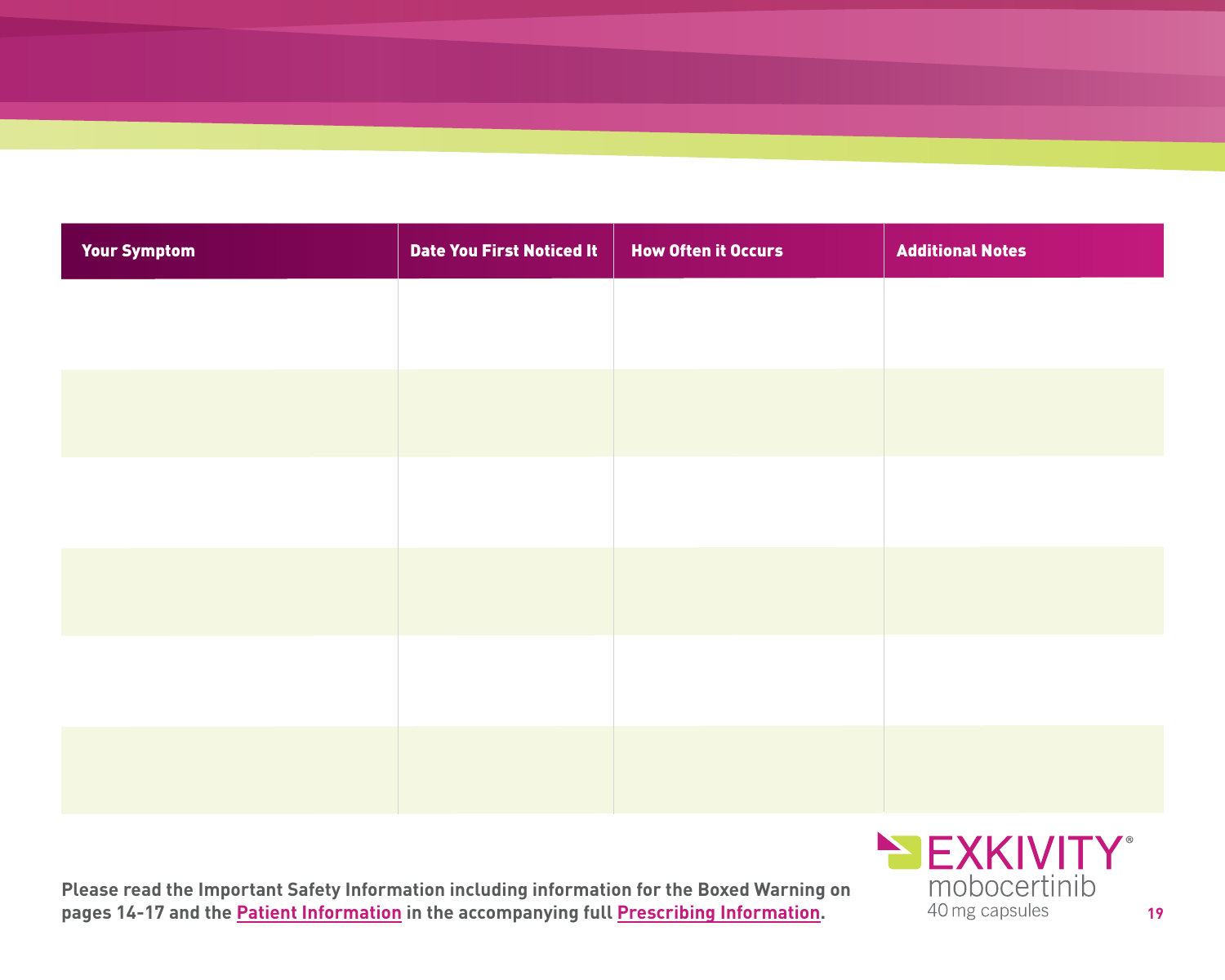# Keeping Track of Your Diet

Tracking your food and fluid intake may help your healthcare team understand your experience with EXKIVITY® (mobocertinib), including any side effects you may be experiencing.

You can easily keep track of what you're eating and drinking using the table below. You can also keep notes in a journal, notebook, or app. Make sure you share these notes with your doctor or healthcare team throughout treatment to help achieve an optimal experience.

| <b>Date</b>          | <b>Meals and Snacks</b>                                                                                   | <b>Fluid Intake</b>                                   |
|----------------------|-----------------------------------------------------------------------------------------------------------|-------------------------------------------------------|
| [Example] 10/12/2021 | Breakfast: Granola + toast<br>Lunch: BLT sandwich<br>Snack: Grapes<br>Dinner: Chicken, rice, and zucchini | 1 cup green tea<br>1 cup orange juice<br>6 cups water |
|                      |                                                                                                           |                                                       |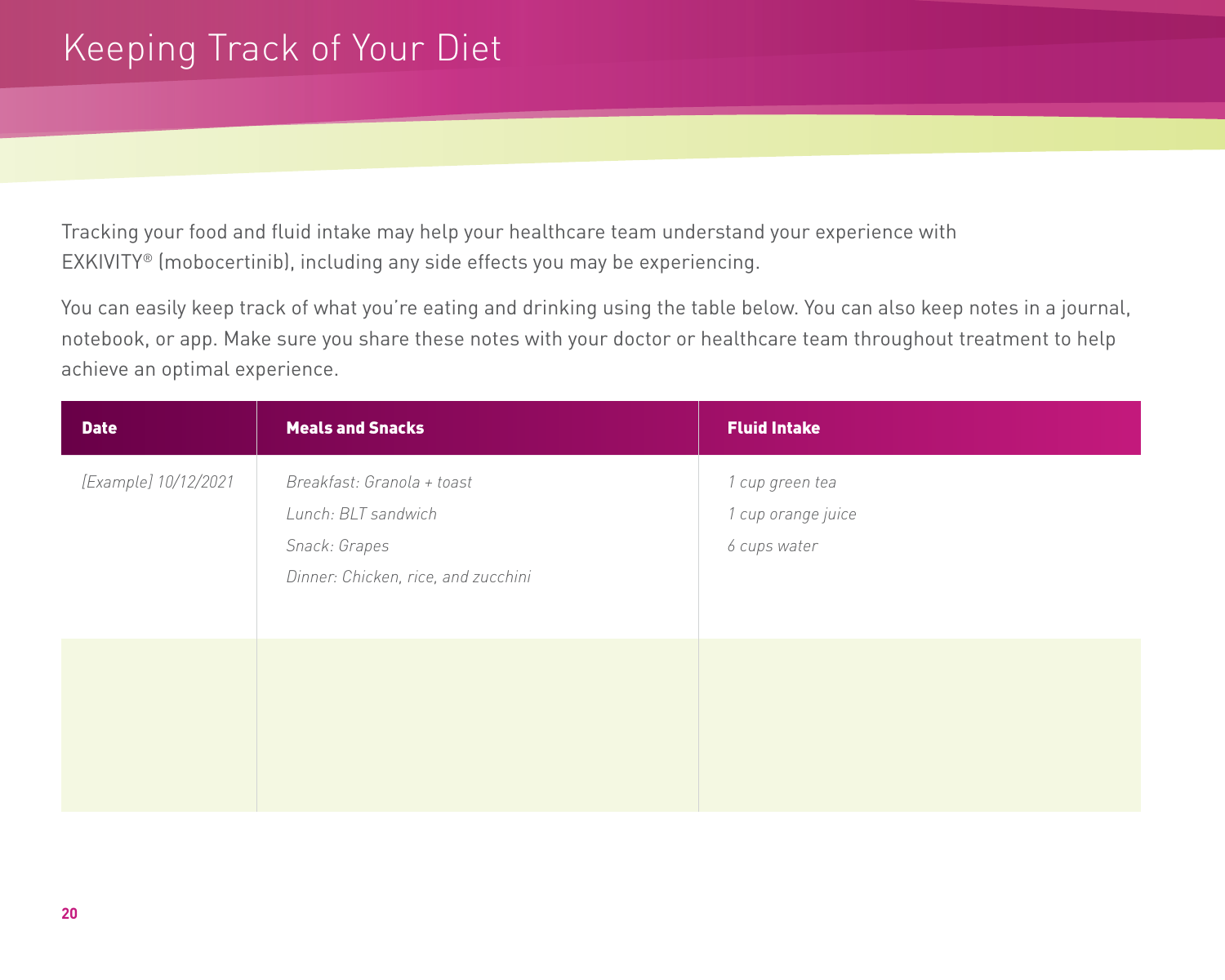| <b>Date</b> | <b>Meals and Snacks</b> | <b>Fluid Intake</b> |
|-------------|-------------------------|---------------------|
|             |                         |                     |
|             |                         |                     |
|             |                         |                     |
|             |                         |                     |
|             |                         |                     |
|             |                         |                     |
|             |                         |                     |
|             |                         |                     |
|             |                         |                     |